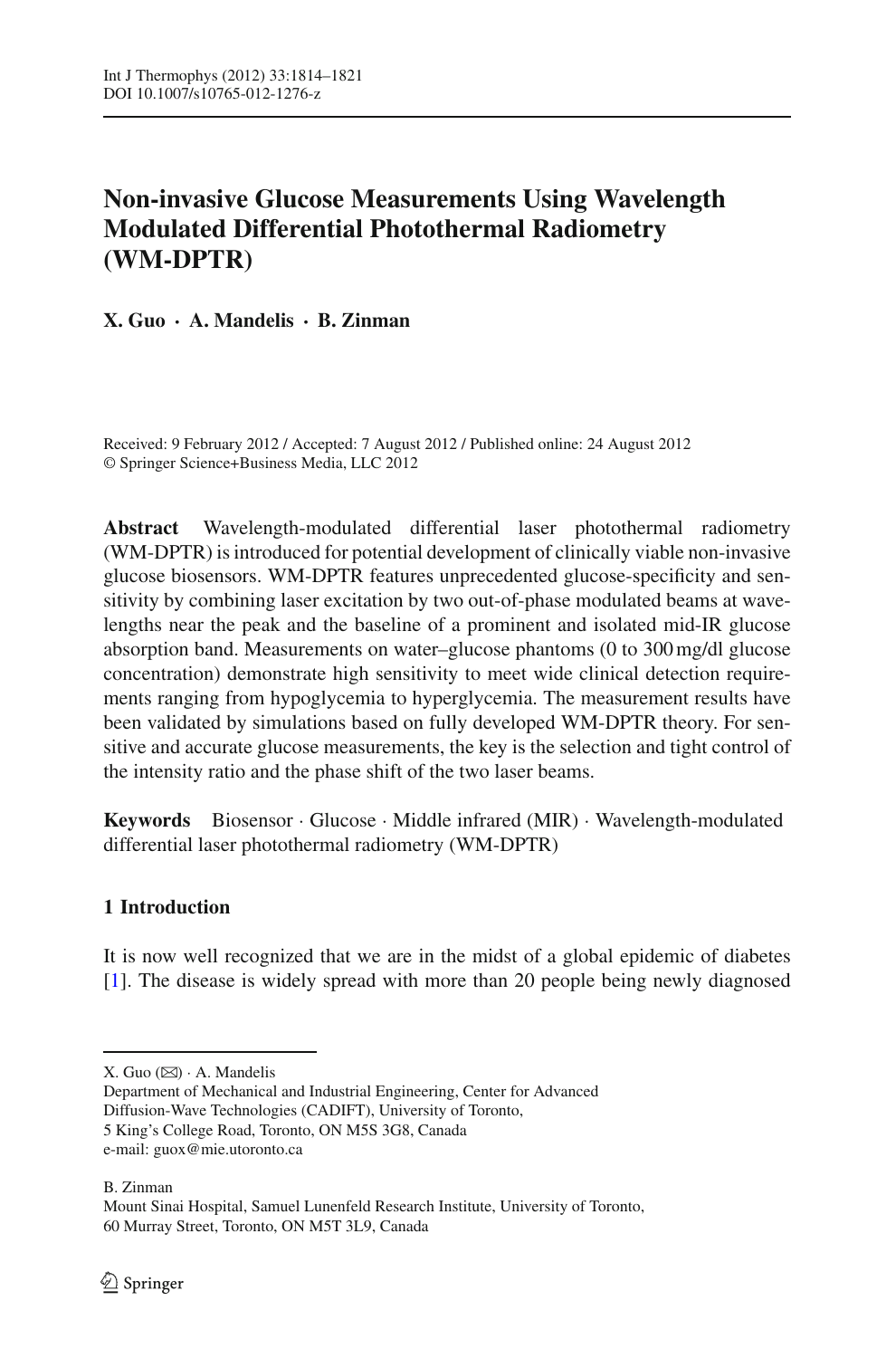every hour of every day. Patients can be at serious risk depending on the concentration and duration of blood glucose values: low levels (hypoglycemia) for any length of time are associated with acute danger (brain damage, even death), while high levels (hyperglycemia) have a chronic impact over days or years which can damage organs, blood vessels, and nerves [\[2\]](#page-7-1). To prevent or delay complications, blood glucose monitoring is required [\[3](#page-7-2)]. However, the discomfort and pain of the current finger-pricking procedure lead to poor compliance. Over the past 20 years, researchers have been pursuing non-invasive methods of glucose monitoring. The most promising methods are optical technologies [\[4,](#page-7-3)[5\]](#page-7-4). The spectral range of highest interest has been in the near-infrared (NIR) because of the relatively low water absorption [\[4,](#page-7-3)[6\]](#page-7-5). However, the weak glucose absorption bands (overtone and combination bands) and confounding bands from other blood constituents make NIR methods impractical. In contrast, the middle-infrared (MIR) region has a prominent glucose absorption band which is peaked at ca.  $9.7\,\mu$ m, and is isolated from other interfering peaks in human blood  $[7-12]$  $[7-12]$ . Nevertheless, the MIR range has been less explored because of the overwhelming water absorption barrier.

We have developed a non-invasive technique, wavelength-modulated differential laser photothermal radiometry (WM-DPTR), experimentally and theoretically for continuous or intermittent glucose monitoring in the MIR range [\[13](#page-7-8)[–15](#page-7-9)]. The WM- DPTR method consists of out-of-phase modulated laser-beam excitation at two discrete wavelengths near the peak (∼9.5µm) and the baseline (∼10.4µm) of the aforementioned glucose absorption band. Two quantum cascade lasers (QCL) are used, resulting in a differential blackbody emission detected via a HgCdZnTe (MCZT) detector  $(2 \mu m)$ to  $5 \mu$ m spectral detection bandwidth) as a photothermal up-conversion process. The differential method suppresses the strong background signal due to water absorption, while the narrow detector spectral bandwidth eliminates source–detector interference, thus greatly enhancing glucose detection sensitivity. Because of shallow penetration depth in the MIR range, WM-DPTR is designed to measure the glucose concentration in the interstitial fluid in the epidermis layer within  $100 \mu m$  from the surface, which is correlated to a blood glucose concentration with ∼10 min delay. The measurement results from *intestinal fluid phantom*, aqueous glucose mixtures (0 to 300 mg/dl), demonstrate that both the amplitude and phase of the WM-DPTR signal can be used for glucose detection. The sensitivity and accuracy of glucose measurements rely on judicious selection and tight control of the intensity ratio and phase difference of the two laser beams.

### **2 Theory**

The theoretical analysis of the WM-DPTR signal is based on differential photothermal radiometric signal generation following sequential optical absorption of two out-ofphase square-wave modulated laser beams by a semi-infinite one-dimensional medium [\[15](#page-7-9)]. The sensitive glucose detection stems from the selective absorption of the glucose molecule at two excitation wavelengths (peak and baseline of glucose absorption band). The differential signal arises because the absorption maximum (one laser beam) generates a photothermal-wave centroid for the IR emission closer to the surface than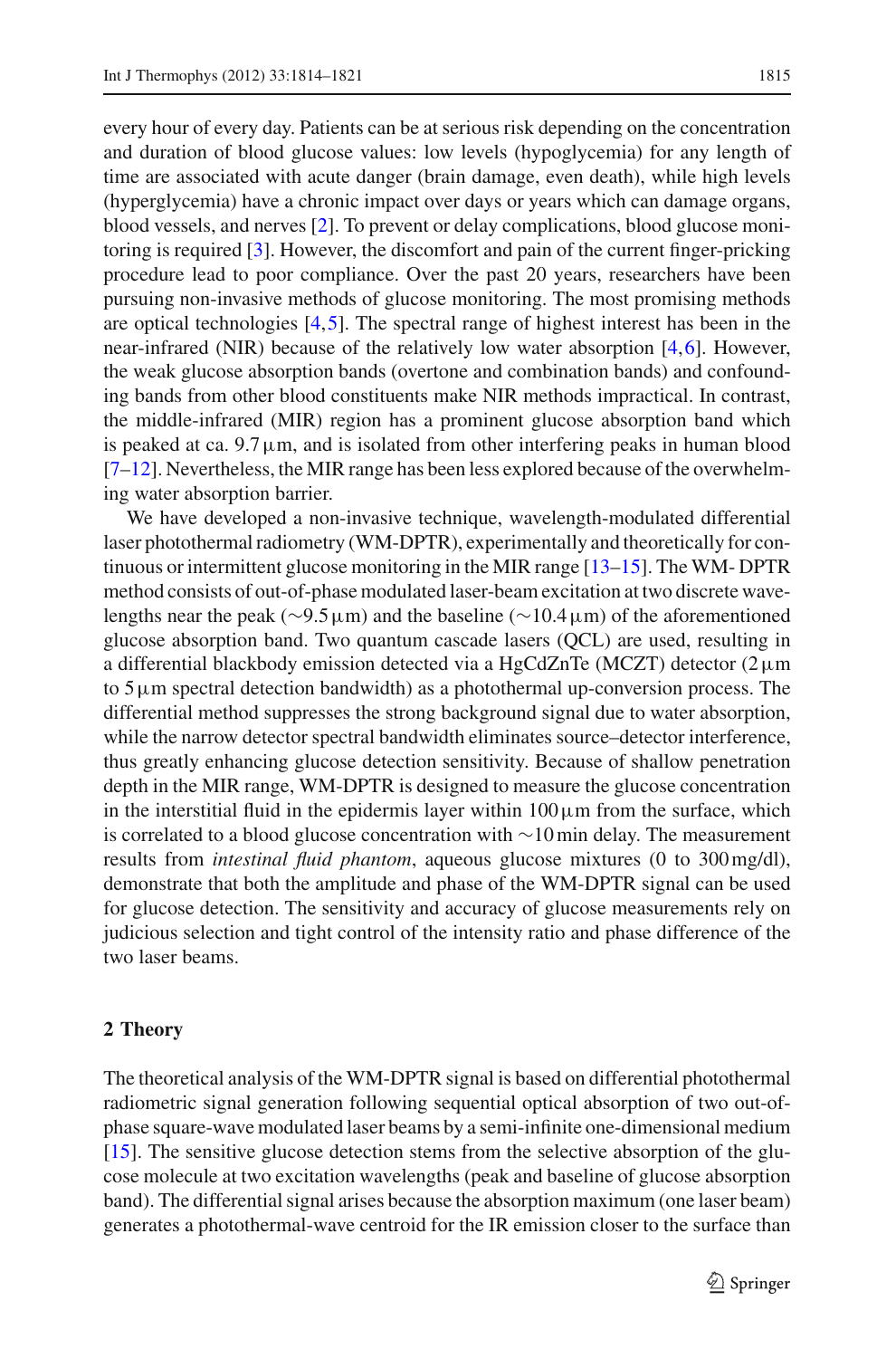the absorption minimum (the other laser beam). In addition, changes in the thermophysical properties of the water–analyte mixture compared to those of pure water act as a differential signal amplifier in WM-DPTR. The PTR signal generated by a single laser is as follows:

$$
S_j(t) = \Delta Q_j(t)
$$
  
\n
$$
= \left[\frac{\bar{\mu}_{IR} K(\lambda_1, \lambda_2) \alpha}{2k} \right] I_{0j} \mu_{ej} \tau_{tj}
$$
  
\n
$$
\times \left\{ \begin{array}{l} \frac{1}{\bar{\mu}_{IR} + \mu_{ej}} \left[ W \left( \sqrt{\frac{t}{\tau_{tj}}} \right) + W \left( \sqrt{\frac{t}{\tau_{IR}}} \right) - 2 \right] \\ + \frac{1}{\bar{\mu}_{IR} - \mu_{ej}} \left[ W \left( \sqrt{\frac{t}{\tau_{tj}}} \right) - W \left( \sqrt{\frac{t}{\tau_{IR}}} \right) \right] \\ + \frac{2}{\bar{\mu}_{IR}} \left\{ 2 \sqrt{\frac{t}{\pi \tau_{tj}}} - \sqrt{\frac{\tau_{IR}}{\tau_{tj}}} \left[ 1 - W \left( \sqrt{\frac{t}{\tau_{IR}}} \right) \right] \right\} \end{array} \right\}; \quad j = A, B, (1)
$$

where  $\bar{\mu}_{IR}$  is the spectrally weighted IR absorption/emission coefficient for homogeneous absorbers,  $K(\lambda_1, \lambda_2)$  is a factor related to the detector collection bandwidth  $[\lambda_1, \lambda_2]$ ,  $\alpha$  and  $k$  are the thermal diffusivity and thermal conductivity of the medium, respectively,  $I_{0j}$  is the laser beam intensity,  $\mu_{ej}$  is the optical absorption coefficient,  $\tau_{tj} \equiv \frac{1}{\mu_{ej}^2 \alpha}$  is a photothermal time constant indicating heat conduction in the photo-excited medium from a distance equal to the optical absorption depth,  $W(x) \equiv e^{x^2} \text{erfc}(x)$ , and  $\tau_{IR} \equiv \frac{1}{\alpha \bar{\mu}_{IR}^2}$  is a photothermal time constant indicating conductive heat transfer from a length equal to the mean infrared optical absorption depth,  $1/\bar{\mu}_\text{IR}$ .

Over the full square optical waveform repetition period  $0 \le t \le \tau_0$ , the sequence of photothermal responses is as follows:

$$
S_{AB}(t) = \begin{cases} \Delta Q_A(t); & 0 \le t \le \frac{\tau_0}{2} \text{ (laser A on; laser B off)} \\ \Delta Q_A(t) - \Delta Q_A \left(t - \frac{\tau_0}{2}\right) + \Delta Q_B \left(t - \frac{\tau_0}{2}\right); & \frac{\tau_0}{2} \le t \le \tau_0 \text{ (laser A off; laser B on)} \end{cases}, (2)
$$

<span id="page-2-0"></span>where  $\tau_p = \tau_0/2$ . For WM-DPTR with lock-in detection, the demodulated WM-DPTR signal at the fundamental angular frequency  $\omega_0 = 2\pi/\tau_0$  is described by amplitude *A* and phase *P*:

$$
A_{AB} = \sqrt{\Delta S_{IP}^2 + \Delta S_{Q}^2}
$$
  
\n
$$
P_{AB} = \tan^{-1} \left(\frac{\Delta S_{Q}}{\Delta S_{IP}}\right),
$$
\n(3)

where  $\Delta S_{IP}(\omega_0) = \frac{2}{\pi} b_1(\omega_0)$  is in-phase and  $\Delta S_Q(\omega_0) = -\frac{2}{\pi} a_1(\omega_0)$  is quadrature with

$$
\begin{bmatrix} a_1(\omega_0) \\ b_1(\omega_0) \end{bmatrix} = \frac{\omega_0}{\pi} \int_0^{\tau_0} S_{AB}(t) \begin{bmatrix} \cos(\omega_0 t) \\ \sin(\omega_0 t) \end{bmatrix} dt.
$$
 (4)

<sup>2</sup> Springer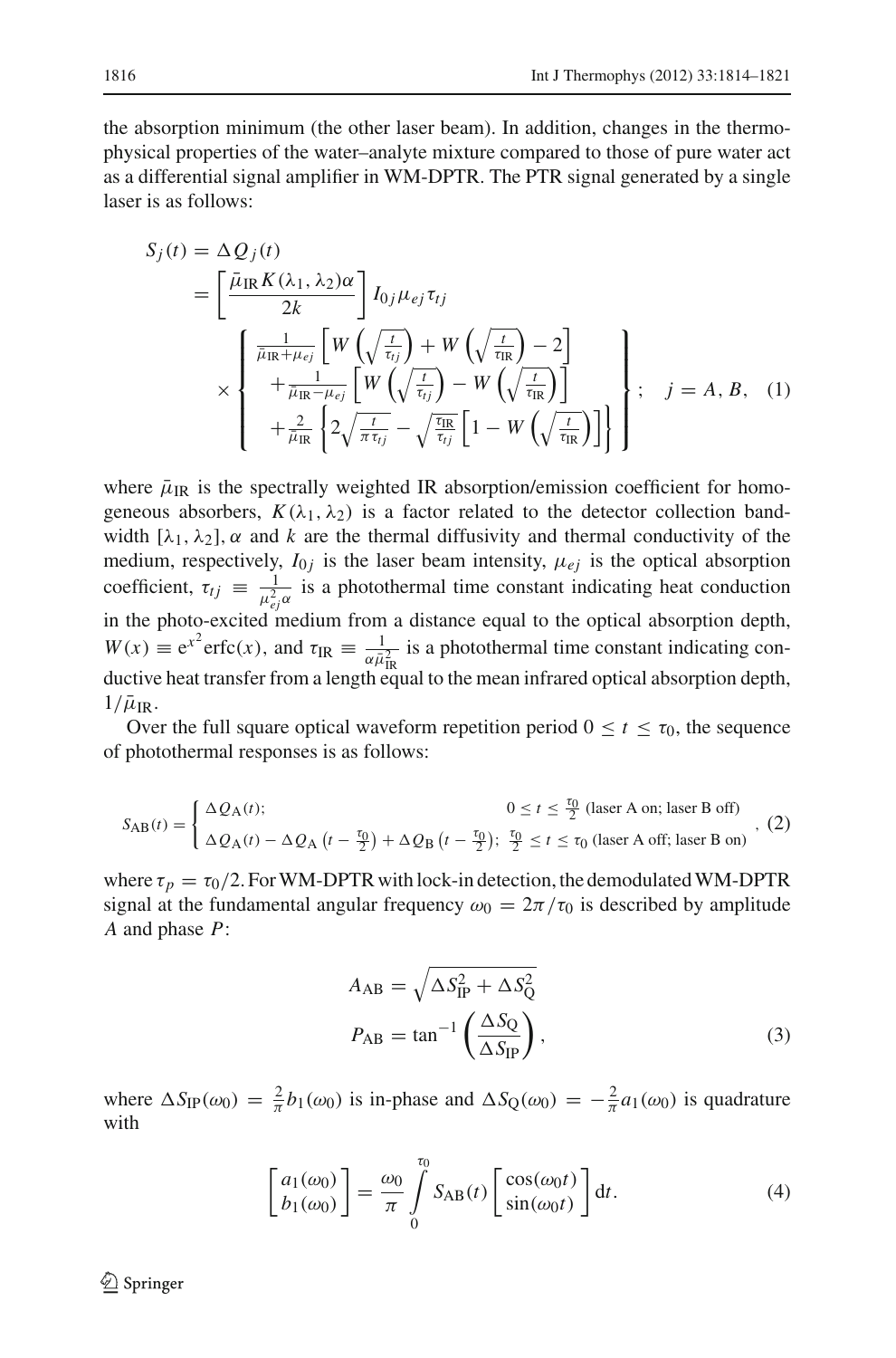Water–glucose mixtures were obtained by dissolving D-glucose in deionized water. Accurate glucose concentrations of the mixtures were determined using a biochemistry analyzer (YSI 2700S, Life Sciences, OH). The glucose detection range (0 to 300 mg/dl) was chosen to monitor both hyperglycemia and hypoglycemia, the two problematic ranges in diabetes blood–glucose regulation. An experimental WM-DPTR system was developed as shown in Fig. [1.](#page-3-0) The setup consisted of two QCLs and a laser controller (QCL, 1101-95/104-CW-100-AC, Pranalytica, CA) emitting at  $9.5 \,\mu$ m and  $10.4 \,\mu$ m, a HgCdZnTe detector (MCZT, PVI-4TE-5, Vigo System, Poland) sensitive in the 2 to 5µm spectral bandwidth, a function generator (33220A, Agilent Technologies, CA) generating two phase-locked square waves to modulate the laser beams, and a lockin amplifier (SR850, Stanford Research Systems, CA). When the two out-of-phase square-wave modulated laser beams irradiate the sample *on the same spot, optimized* differential PTR signals are generated. The signal is collected by the MCZT detector and then sent to the lock-in amplifier for demodulation. The laser intensity ratio is controlled by a motorized variable circular nuetral density filter (Reynard Corp, CA) in front of laser B, and the phase shift between two laser beams is controlled by the function generator.

## **4 Results and Discussion**

WM-DPTR is sensitive to glucose. However, the sensitivity highly relies on two important parameters: amplitude ratio *R* and phase shift d*P*, defined as the ratio of pure water



<span id="page-3-0"></span>**Fig. 1** Schematic diagram of WM-DPTR system. Square-wave modulated radiation from laser A ( $9.5 \mu m$ ) and laser B  $(10.4 \,\mu\text{m})$  co-incident on the sample generate superposed IR emissions. The differential infrared photon flux is collected by the MCZT detector acting as a bandpass filter (2µm to 5µm, *dashed line*) and sent to a lock-in amplifier. The function generator controls the phase shift between the two laser beams, and the variable circular neutral density (ND) filter controls the intensity ratio of the two lasers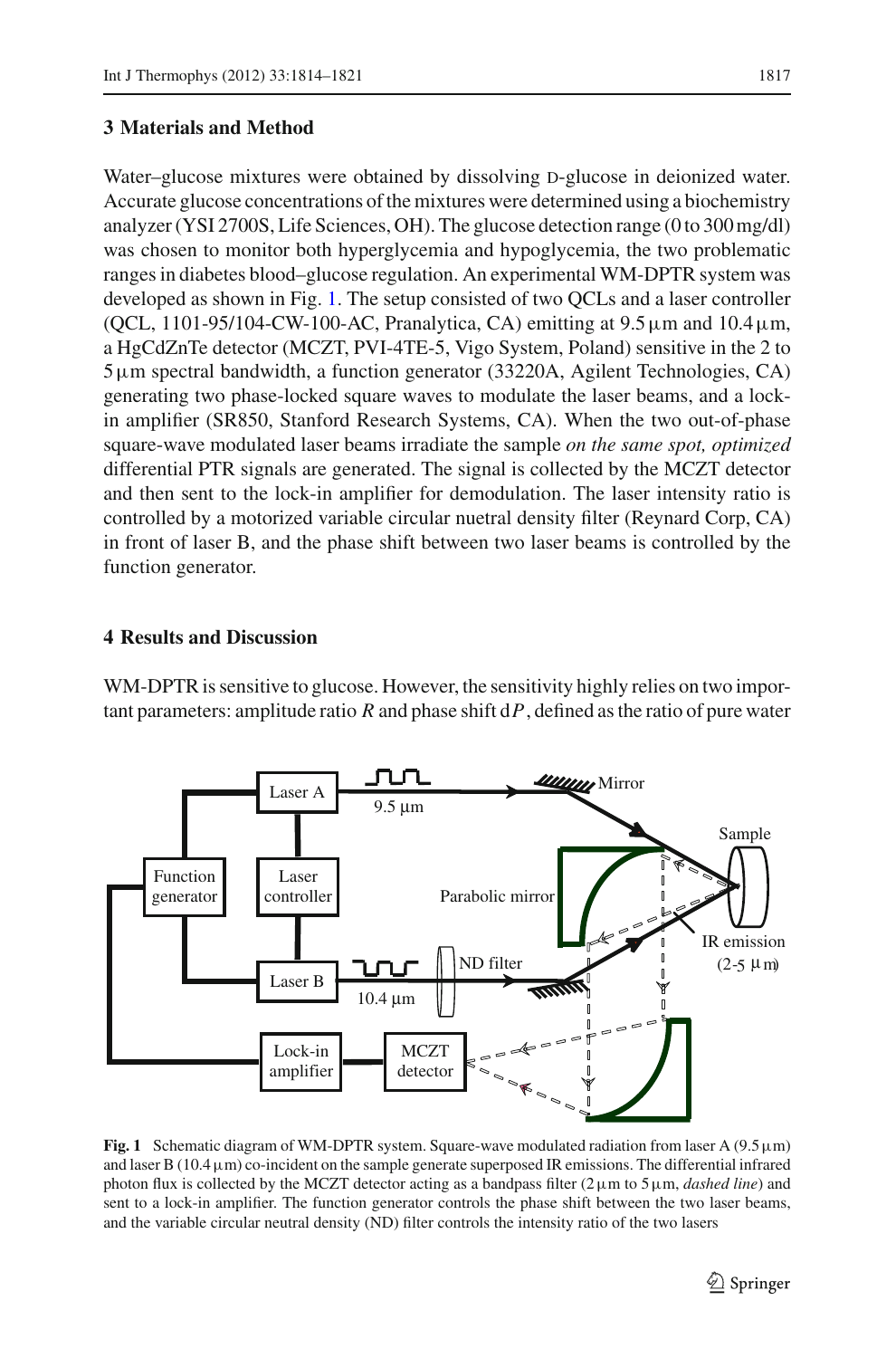

<span id="page-4-0"></span>**Fig. 2** Amplitude ratio *R* and phase shift d*P* dependence of WM-DPTR glucose sensitivity: differential signal change resulted from 0 to 300 mg/dl glucose concentration change: (a) experimental results; the points are raw measurement data and the *lines* are interpolated data and (b) theoretical simulation results

PTR amplitudes and phase differences generated from laser A and laser B alone:  $R = A_{\text{Aw}}/A_{\text{Bw}}$ ,  $dP = P_{\text{Aw}} - P_{\text{Bw}}$ . Thus, implementing tight *R* and  $dP$  controls is a very important part of the WM-DPTR system development. Amplitude ratio *R* tuning can be realized by fixing the beam intensity of one laser while changing that of the other laser, resulting in corresponding change in baseline signal amplitudes. To meet the high resolution and phase-independence requirements, the *R* control system has been upgraded from mechanical (through iris) to electrical (by tuning laser input voltage), and finally to the current optical control (tuning a variable neutral density filter). The phase shift of baseline signals is mainly determined by the phase shift between the two laser beams. The phase shift control was also upgraded from a preset fixed phase shift (∼180◦) to current high-resolution tunable phase shift control through a phase-locked function generator. The following measurements were performed with the latest upgraded WM-DPTR system.

The *R* and d*P* dependence of WM-DPT glucose sensitivity is shown in Fig. [2.](#page-4-0) Figure [2a](#page-4-0) displays the measured WM-DPTR signal amplitude change,  $\Delta A_{AB}/A_{ABw}$  $(AA_{AB} = A_{AB} - A_{ABw})$ , between pure water  $(A_{ABw})$  and 300 mg/dl glucose solution  $(A_{AB})$ , and the respective phase change,  $\Delta P_{AB} = P_{AB} - P_{ABw}$ , against amplitude ratio *R*. As indicated, WM-DPTR signals are most sensitive to glucose at  $R \sim 1$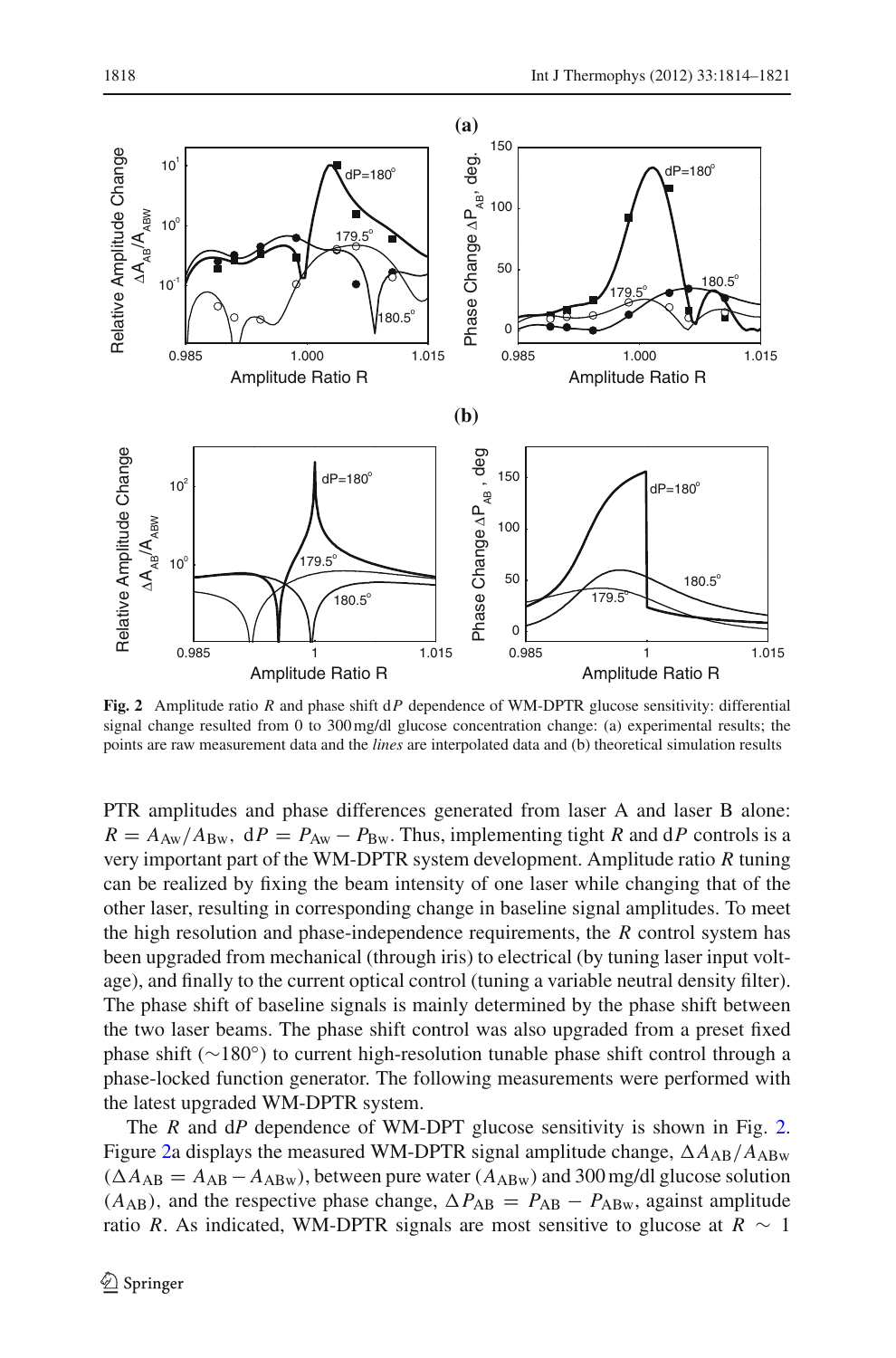

<span id="page-5-0"></span>**Fig. 3** Linearity of WM-DPTR signal response to glucose (0 to 300 mg/dl concentrations) with fixed phase shift  $dP = 180°$  and varying amplitude ratio *R* from 0.97 to 1.03. (a) Experimental results and (b) simulation results

with phase shift  $dP = 180°$ , with ca. 10 times change in amplitude and ca. 140° change in phase. With a phase shift change (as small as  $0.5°$ ) away from  $180°$ , the glucose sensitivity drops greatly, only ∼100 % change in amplitude and ∼40◦ change in phase. The measurement results were verified by simulation results based on Eq. [2,](#page-2-0) see Fig. [2b](#page-4-0). Under ideal conditions, the simulation results exhibit even higher sensitivity. With detailed glucose concentration measurements, it was found that the WM-DPTR glucose sensitivity is not always linear in the clinically related glucose concentration range (0 to 300 mg/dl) as shown in Fig. [3.](#page-5-0) Figure [3a](#page-5-0) displays the WM-DPTR signals versus glucose concentration with ∼40 mg/dl glucose concentration intervals measured with fixed phase shift  $dP = 180°$  and different amplitude ratio *R*, ranging from 0.97 to 1.03. It can be seen clearly that different *R* favor different potential applications: for the amplitude, *R*1 is suitable for hyperglycemia, *R*2 for hypoglycemia, and *R*3 for the full range. Even though the relative amplitude change with *R*3 is smaller, the higher amplitude level makes it more readily measureable with a higher SNR. For the phase, *R*1 is preferable for hypoglycemia, *R*2 for hyperglycemia, and *R*3 for the full range. The measurement results are well in agreement with the simulation results of Fig. [3b](#page-5-0). The strong *R* dependence at  $dP = 180^\circ$  shown in Fig. [2](#page-4-0) requires highprecision control of *R* which makes accurate measurements extremely difficult, even impossible. However, the *R*-dependence is lessened if the phase shift is slightly away from 180◦, at the cost of some sensitivity to glucose. The achievement of the greatest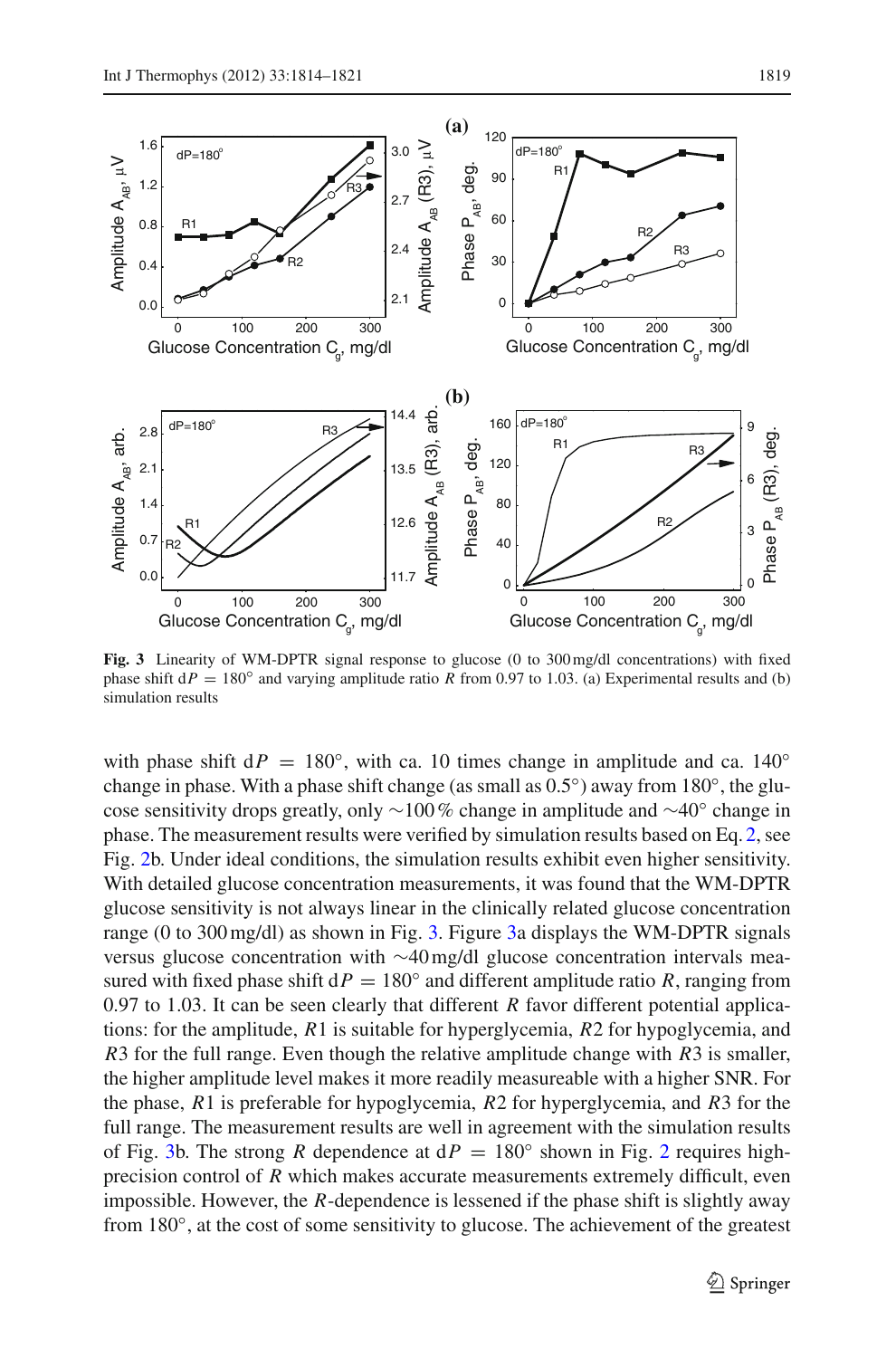

<span id="page-6-0"></span>

glucose sensitivity and measurement accuracy depends on the optimal combination of *R* and d*P*. With the current WM-DPTR system and automated *R*–d*P* setting (ND filter and function generator) controlled by the computer, optimal *R*–d*P* combinations have been found for optimally sensitive glucose measurements with near-linear amplitude  $(R^2 = 0.966)$  and phase  $(R^2 = 0.987$  and 0.995, respectively) responses, see Fig. [4.](#page-6-0) The error bars on the data points are the results of the standard deviation from five sequential measurements. The predictive errors in the above measurements are Fig. [4a](#page-6-0): 12.9 mg/dl in the  $C_g < 75$  mg/dl range and 19 mg/dl in the  $C_g > 75$  mg/dl range; Fig. [4b](#page-6-0): 8.1 mg/dl and 5 mg/dl in the  $C_g < 75$  mg/dl range, 11/5 mg/dl and 7 mg/dl in the  $C_g > 75$  mg/dl range. These variances are well below the accuracy criteria set by the International Organization for Standardization (15 mg/dl for  $C_g < 75$  mg/dl and 20% for  $C_g > 75$  mg/dl). This is a significant achievement for this inherently nonlinear differential-signal methodology which should facilitate its penetration into clinical practice. It should be noticed that the amplitude curve shown in Fig. [4a](#page-6-0) is not under the same *R*−d*P* conditions as the phase curves in Fig. [4b](#page-6-0). It turns out that either amplitude or phase (not both) can be linearized for a given optimized *R*−d*P* combination. At this juncture, we lean toward phase linearization at the expense of amplitude because the signal level is higher under the optimal *R*−d*P* condition of phase curves.